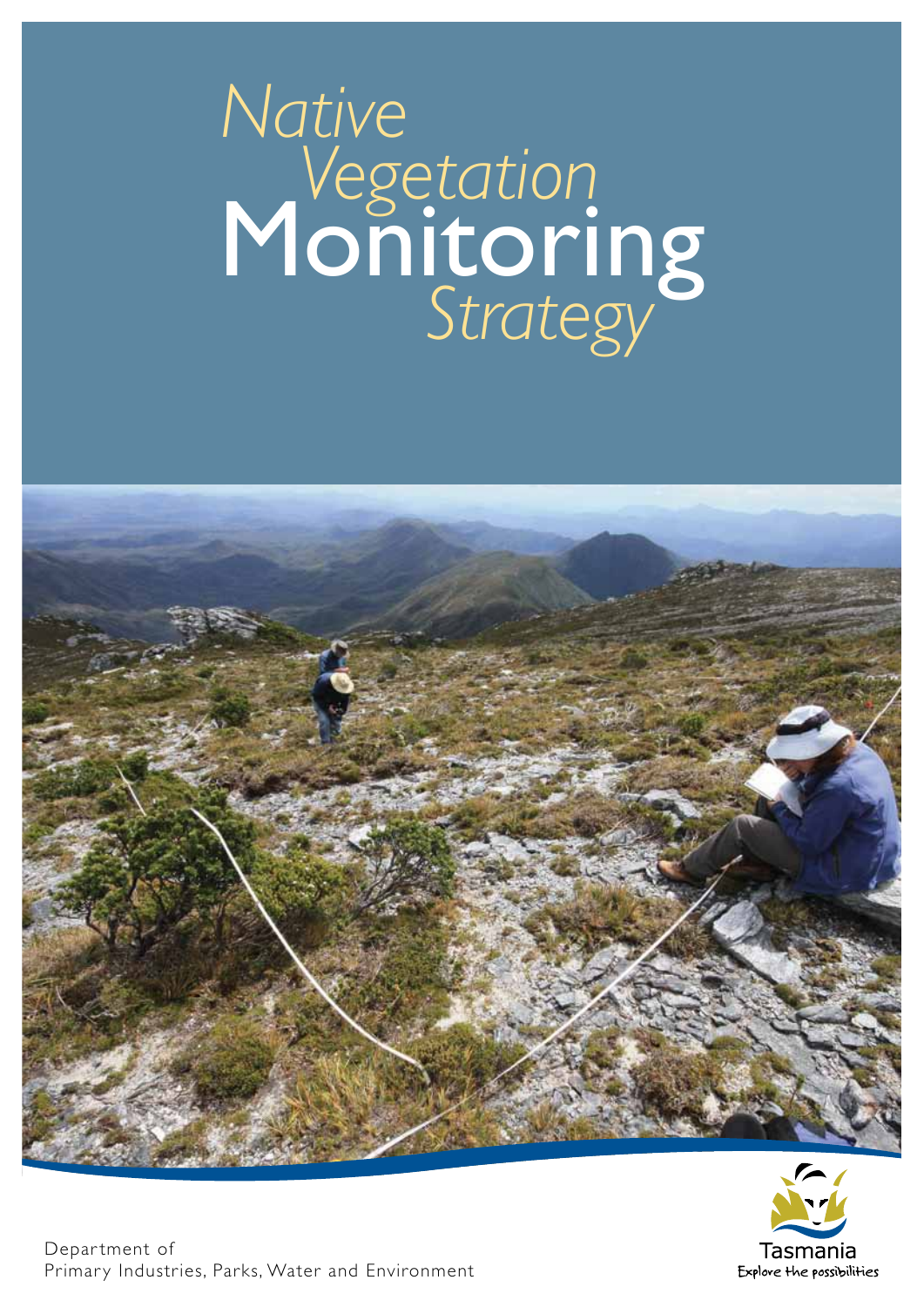

# BACKGROUND

This vegetation monitoring strategy sets out the long term approach to developing the Department of Primary Industries, Parks, Water and Environment's (DPIPWE) native vegetation monitoring programs. This will facilitate the agency to meet relevant state and national monitoring and reporting responsibilities. It will also assist Tasmanian land managers and stakeholders in understanding, conserving and sustainably managing Tasmania's native vegetation.

DPIPWE is responsible for the conservation of Tasmania's vegetation under the provisions of the Nature Conservation Act 2002, the Threatened Species Protection Act 1995 and the National Parks and Reserves Management Act 2002. The Resource Management and Conservation Division (RMC) of DPIPWE is responsible for vegetation policy, vegetation conservation planning and reporting vegetation status and trends. RMC has the lead responsibility for monitoring distribution, extent and condition of native vegetation in the State. To fulfill this role it must collaborate with other land managers and organisations with vegetation monitoring roles.

# CONTEXT

This Strategy only applies to the monitoring of native terrestrial and aquatic vegetation communities and native plant species (including lower plant orders) within the Tasmanian jurisdiction. Commercial use administered under forestry and mining legislation or plants maintained in horticulture or commercially cropped are excluded.

This Strategy has been produced with a long term outlook (50 yrs) and a 10 year horizon for the objectives and priorities. Changing information expectations, technology, opportunities, and constraints necessarily mean RMC will adopt a progressive and flexible approach to implementation, governed by RMC business planning processes.

# VISION

To provide comprehensive, adequate and representative native vegetation information to DPIPWE and its stakeholders, to meet the policy, planning and land management knowledge requirements for the conservation and sustainable use of native vegetation.

# **STRATEGY**

RMC has identified the following 10 objectives to progressively improve the coverage, coordination, accuracy, quality, accessibility and reporting of native vegetation information in Tasmania. Objective 1 identifies the RMC native vegetation monitoring priorities across 5 vegetation information themes. Objective 2 aims to ensure monitoring remains relevant to land management. Objectives 3 to 10 provide for the development of systems to improve efficiency and effectiveness of RMC monitoring resources. Under each objective a number of high priorities are identified.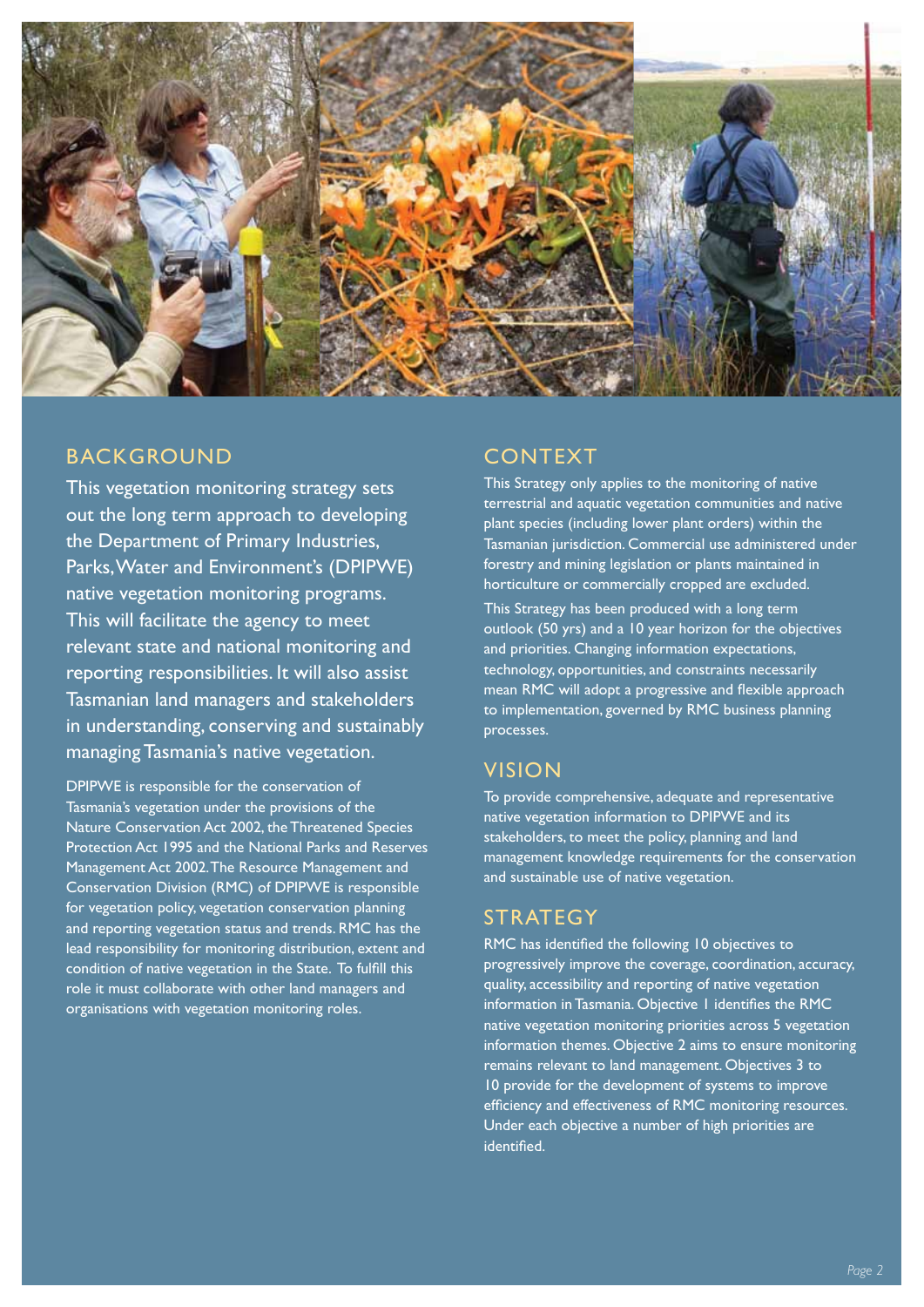





## **Objective 1. Collect comprehensive, adequate and representative vegetation information**

RMC will keep under review and align vegetation monitoring activities with the following key monitoring themes:

#### Distribution and Extent of Native Vegetation

Monitoring the distribution and extent of native vegetation establishes a baseline for the distribution of vegetation communities in Tasmania and identifies trends in distribution and extent (total area) over time. The priorities for monitoring the distribution and extent of native vegetation are to:

- Maintain and progressively update the Tasmanian Vegetation Base Map (TASVEG) including:
	- o Maintaining the vegetation field mapping program
	- o Enhancing systems for stakeholder (Land management agencies, NRM, NGOs and Consultants) collaboration on base map improvement
	- o Improving the rate of integration of vegetation mapping undertaken by stakeholders that meets the TASVEG mapping standards
- Periodically resurvey the extent of native vegetation in Tasmania

## Condition of Native Vegetation

Native Vegetation Condition Monitoring is needed to determine the general condition of vegetation across Tasmania and assess trends over time, and secondly to track in detail, trends in condition at specific sites for management and research purposes. In order to achieve this RMC's priorities are to:

• Develop and update a statewide vegetation condition assessment and map comprising landscape-scale measures supported by stratified reference sites that integrate, as far as practical, with related fauna and other environmental monitoring

- Coordinate and incorporate existing datasets and identify additional reference sites required to support a statewide vegetation condition assessment. Sites should capture the major vegetation ecosystems, vulnerabilities, values and land management practices. Monitoring priorities include:
	- o Maintaining the private reserve vegetation condition monitoring program and seeking to expand collaborative contributions from stakeholders
	- o Maintaining and developing the public reserve system vegetation condition monitoring program including implementing the Tasmanian Wilderness World Heritage Area Vegetation Monitoring Program
	- o Collaboration to maintain and develop vegetation condition monitoring across the range of native vegetation management regimes on non-reserved lands
	- o Implement the monitoring component of the RMC climate change program
	- o Coordinate forest health monitoring in native ecosystems with Forestry Tasmania
- Revise and improve the non forest TASVEG Vegetation Condition Assessment (VCA) method for site based assessments
- Encourage stakeholder collaboration with collecting TASVEG VCA data and incorporate into a single database
- Improve vegetation threat mapping (e.g. pests, weeds, dieback and pathogens)
- Develop vegetation community attributes that identify potential vulnerability to threat (e.g. fire sensitivity)
- Encourage and collaboratively establish a statewide fire history map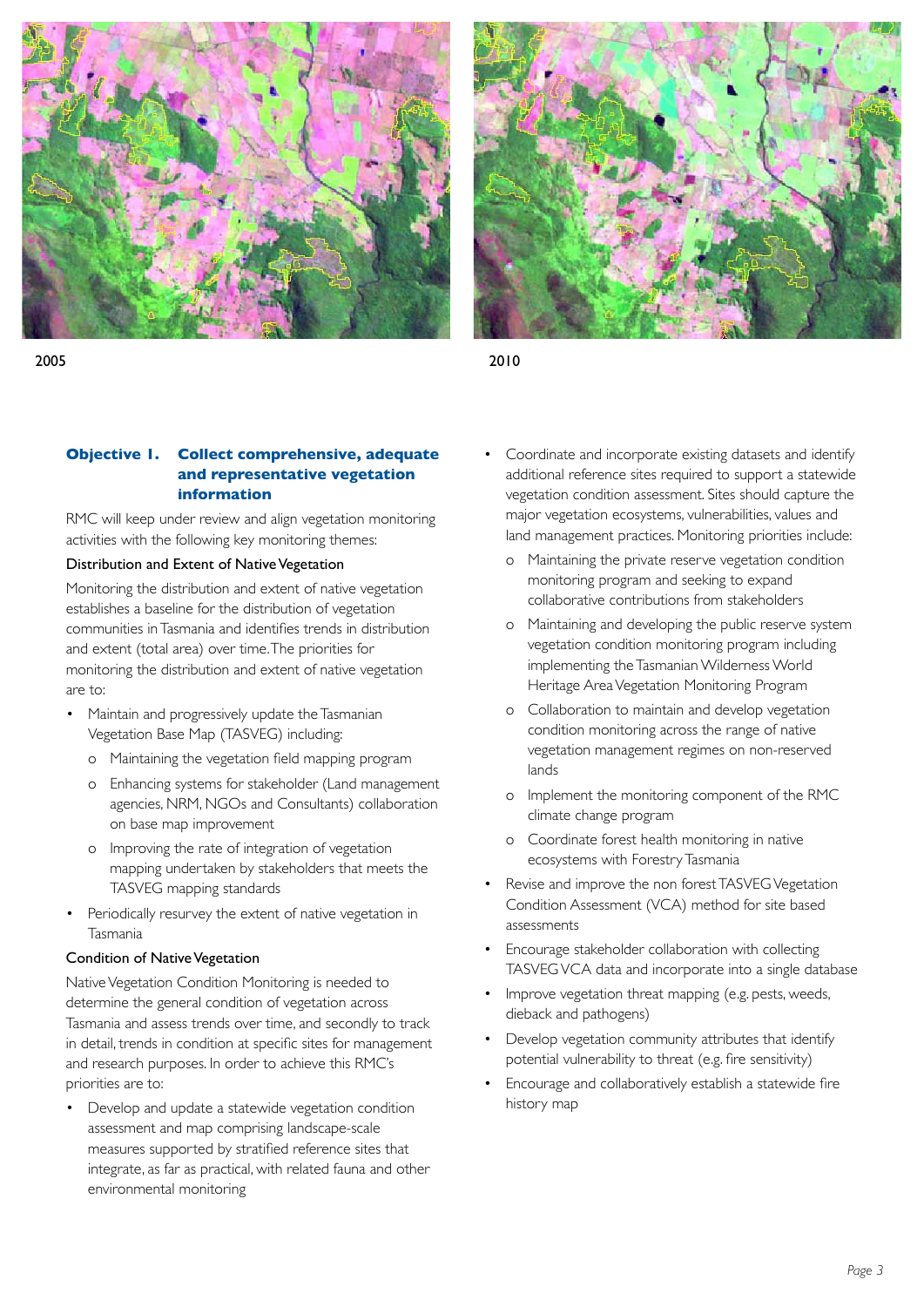

#### Distribution and Abundance of Plant Species

Monitoring under this objective will assist in determining the current distribution of plant species across Tasmania, their reservation status, and detect changes over time. For select species (e.g. threatened species) monitoring may also extend to determining population size and trends over time. In order to achieve this RMC's priorities are to:

- Collaborate with the Tasmanian Herbarium and other stakeholders to improve knowledge of the distribution of plant species in Tasmania including:
	- o Expand monitoring of threatened species and resolve distribution of inadequately surveyed species
	- o Identify and focus on keystone species and those species vulnerable to distribution change including a core suite of indicator species
- Identify adequacy of private and public reserve flora surveys and collaborate with PWS, NRMs and other land managers to obtain adequate surveys to inform species reservation assessments

#### Health of native plant species

Species health monitoring identifies changes in the health, or fitness of populations of native plant species to provide an early indication of changes in environment, conservation status or ecological processes. Measures recorded may include plant dieback or change to reproductive capacity. In order to achieve this RMC's priorities are to:

- Formalise and keep under review species health monitoring programs
- Identify and monitor key indicator species and threatened species where monitoring plant population health will assist management
- Periodically review the capacity to increase the proportion of species identified for monitoring under active monitoring programs

#### Ecosystem function

Ecosystem monitoring is similar to the shorter term research designs developed to answer specific ecological questions. It is presented here to cover longer-term monitoring required to determine ecosystem processes and longerterm changes in ecosystem function that may arise from large-scale environmental change such as climate change or major change in fire regime. It provides a critical check on management assumptions made on ecosystem processes that are long term or too infrequent for short term research projects. In order to achieve this RMC's priorities are to:

- Identify key ecosystem conservation knowledge needs and expand interdisciplinary monitoring programs, where appropriate, to maximise ecosystem understanding and monitoring efficiencies
- Collaborate within RMC and facilitate stakeholder involvement in interdisciplinary ecosystem monitoring approaches, including:
	- o Maintain the reserved land component of the WARRA Long Term Ecological Research program
	- o Collaborate to implement the ecosystem function monitoring components of the RMC climate change program
	- o Collaborate to implement priority ecosystem function components of reserved land management programs such as grazing and fire management
	- o Encourage additional LTER networks for key ecosystems such as building on the buttongrass moorland and grassy ecosystem research programs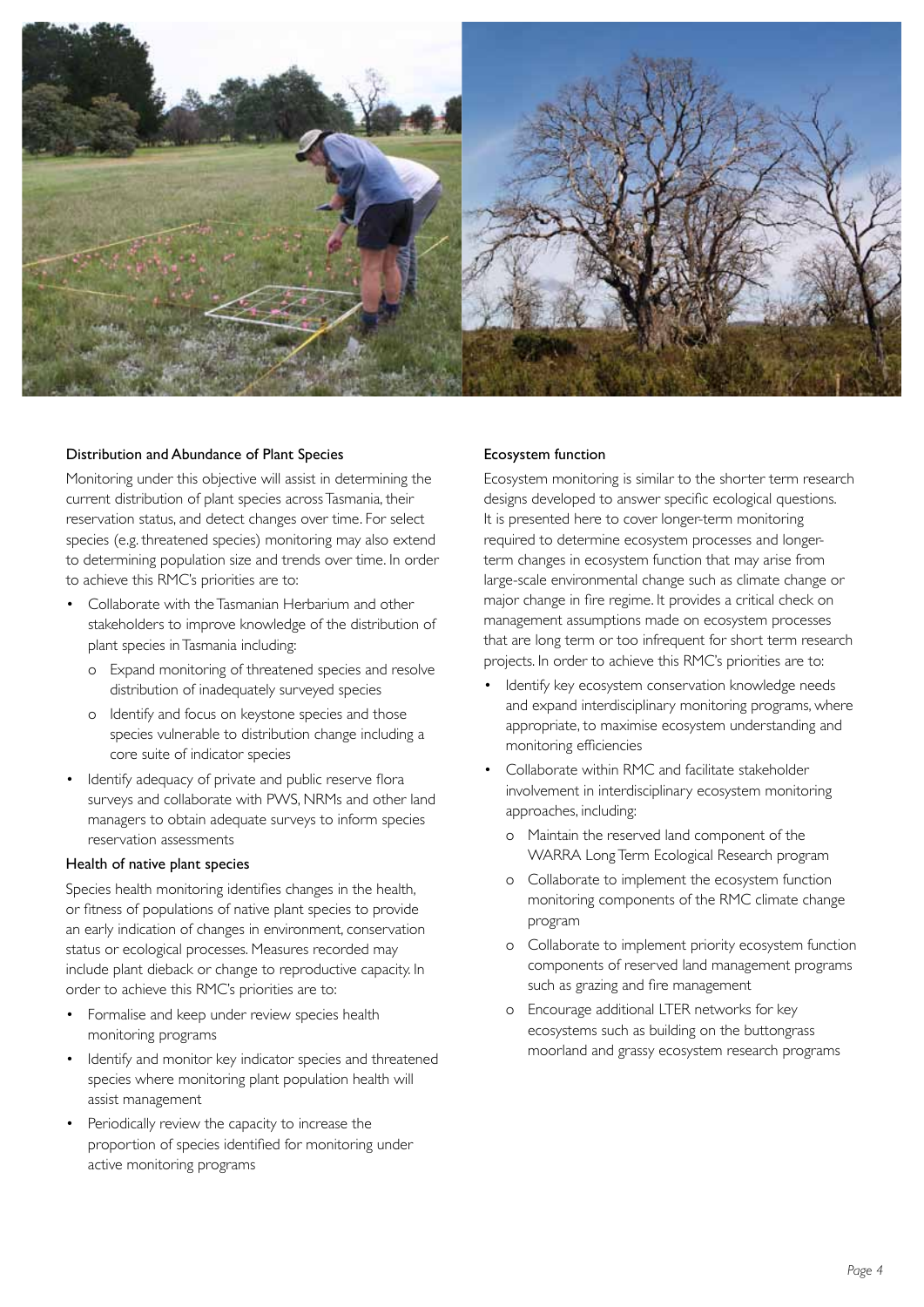

## **Objective 2. Strengthen Connections between Monitoring and Land Management**

Cooperative and collaborative links with the land managers where monitoring programs are conducted are critical to successful implementation of programs. In order to achieve this RMC's priorities are to:

- Introduce and keep under review adaptive management monitoring systems for the private and public reserve estate including specifying triggers for management response and the type of response to include:
	- o Support the PWS Effectiveness Monitoring and Reporting System with vegetation monitoring data that addresses the key land management issues
	- o Collaborate with private reserve managers to identify and monitor the key land management issues
- Give priority to monitoring that has potential to result in improved land management and ensure land management implications of monitoring results are identified and communicated in a timely and effective manner
- Increase, where beneficial, land manager participation in program development, management and/or on ground monitoring

#### **Objective 3. Improve Quality Assurance**

Data collection should be fit for purpose and accurate in line with the RMC Knowledge Management Strategy. In order to achieve this RMC will:

- Incorporate and document sound scientific principles in project design and analysis (including rigorous statistical methods where appropriate)
- Design monitoring and reporting timeframes that are appropriate to ecological responses and management needs
- Only change monitoring methods where the effect on the long term data interpretation is understood and the change can be implemented without adversely affecting the monitoring outcomes

#### **Objective 4. Improve Management Systems**

The complex array of monitoring needs, data sources, methods, collaborators, reporting programs and reporting timelines requires systems to ensure fit for purpose monitoring is developed, coordination and management of resources is effective and changes are appropriately managed. In order to achieve this RMC will:

- Incorporate implementation of the Strategy into RMC divisional planning
- Introduce a governance system for developing and managing vegetation monitoring programs in RMC to improve scientific design, management and program integration
- Update data systems and data format to keep pace with technological change
- Maintain the broad strategic streams described under this Strategy but allow project flexibility to meet short term needs while maintaining the long term objectives
- Periodically review monitoring programs with respect to monitoring priorities and resources

## **Objective 5. Improve Vegetation Knowledge Management**

Secure data storage and ready availability to monitoring results will enhance vegetation management. In order to achieve this RMC's priorities are to:

- Progressively transfer all relevant and appropriate monitoring datasets into the Natural Values Atlas as a central repository for monitoring information
- Encourage collaborating agencies that hold vegetation monitoring data to make those data accessible through the NVA